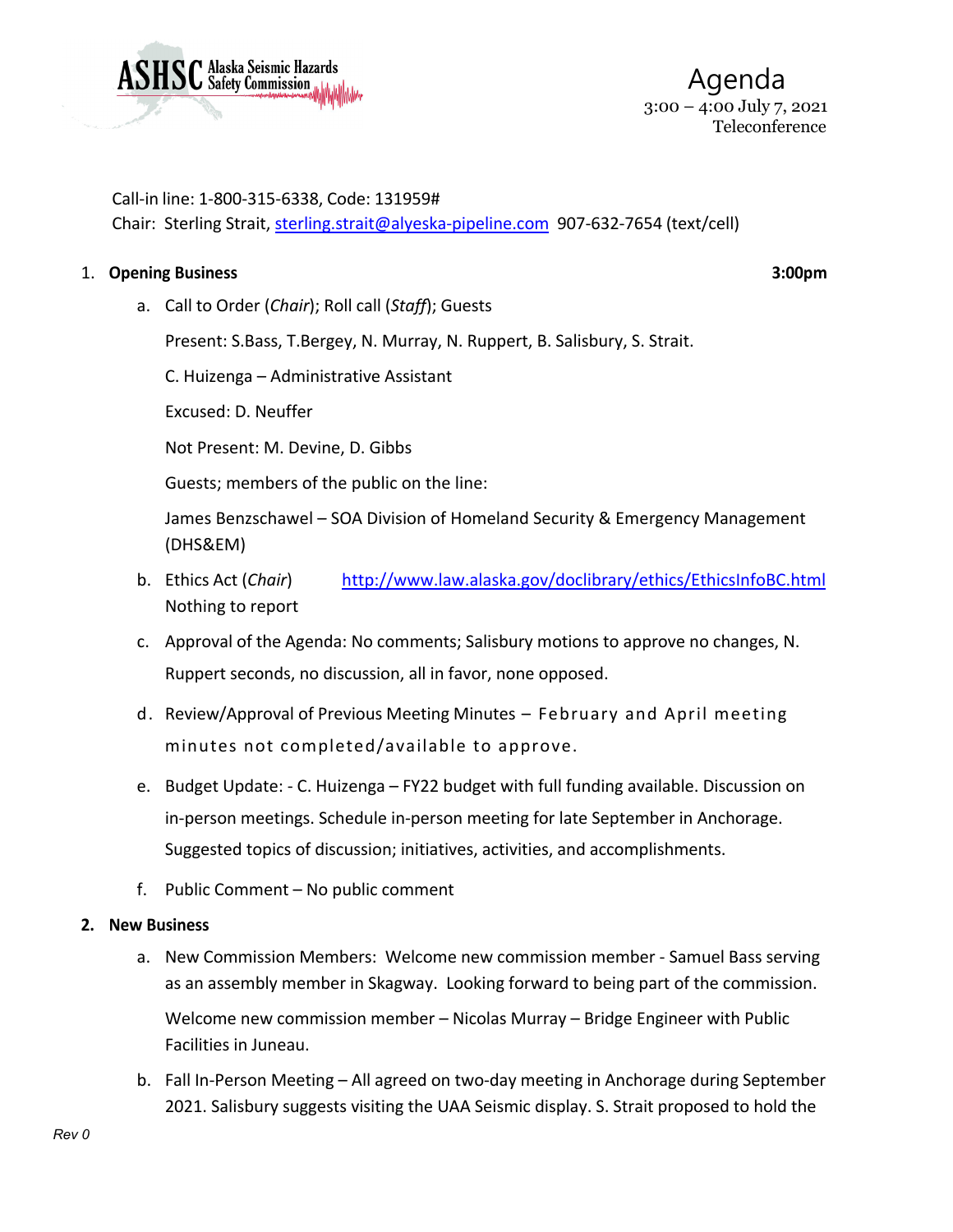

 Agenda 3:00 – 4:00 July 7, 2021 Teleconference

two-day meeting at UAA. Discussion

### **3. Committee Reports/Old Business 3:20pm**

# a. **UAA Seismic Demonstration Project**: Dr. Scott Hamel – UAA Civil Engineering Professor at UAA gave an updated summary of the progress on the Seismic display at UAA. Primary piece of the display is the shake table. The main idea is to display the shake table with a model of an older UAA building on it so that folks can push a button and observe building behavior. Additionally, visitors will be able to walk on the steel bridge and see live digital readouts from the bridge seismometer.

Comments and Questions: S. Strait – What's the schedule for completion? Fall Semester 2021. Plaque with the Seismic Commission as a donor for the Seismic Display. Salisbury – will a special event be held for the unveiling of the display?

Dr. Hamel will coordinate with the Seismic commission for the unveiling.

- b. **Alaska Seismic Hazard Map Update Meetings**: S. Strait no activity or updates. No comments
- c. **Prince William Sound** Barry Arm Tsunami Risk: Salisbury USGS and DGGS resume fieldwork at the end of July to replace seismic monitoring equipment and repair webcam. No new information on movement of Barry Arm.
- d. **Resilience of Critical Infrastructure** no new updates
- **e. Aging Projects**
	- i. **ASCE 7 – Tsunami Modeling Letter** no updates

# **ii. Post-Earthquake Damage Assessment Taskforce – NO UPDATE**

- The State of Idaho is leading an effort to create a Northwest Regional Clearinghouse Plan for FEMA Region X states to enhance coordination of data collection and dissemination following seismic events. The goal is to produce a plan that will guide expedited response efforts to mitigate damage to public and private property.
- See attachment "*2021 NEHRP proposal draft*" for detailed info. (Do we have a draft of this?) **iii. School & Public Building Seismic Safety**
- AK DHS&EM worked with the Anchorage Fire Department to complete a Tier 1 Rapid Visual Screening (RVS) seismic safety sidewalk survey on eight at-risk AFD facilities last spring. Follow- on Tier 2 studies for seismic safety were identified for four of those at-risk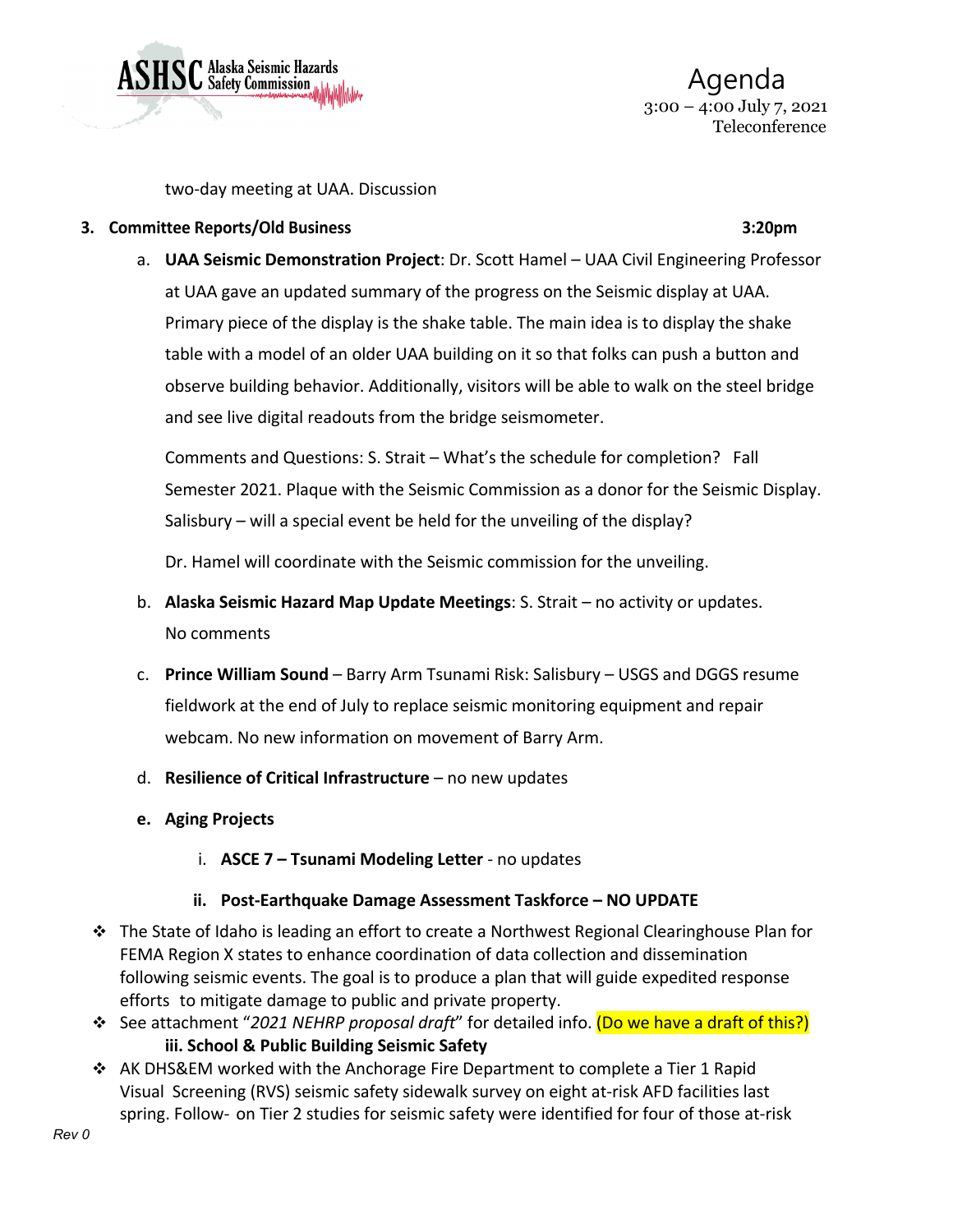

AFD facilities. Those additional Tier 2 studies will be completed in May 2021. Both the Tier 1 RVS and Tier 2 studies are funded by the National Earthquake Hazard Reduction Program (NEHRP) FY19 grant.

- $\div$  AK DHS&EM is working with Bartlett Regional Hospital to complete a Tier 1 RVS study with the remaining NEHRP FY19 grant funds. If necessary, will include in FY21 proposal.
- ❖ Update:
	- The Tier 2 Seismic Safety study on four Anchorage Fire Department facilities is completed. We anticipate a final technical report to be delivered to by end of July. Currently being reviewed by AFD prior to publishing by the contractor.
	- The quote for an RVS study at Bartlett Regional Hospital exceeded the amount remaining under the NEHERP grant. We maintain contact with the hospital so that we can possibly include in a future NEHRP grant proposal.

# **IV.Grants for Earthquake Recovery/Mitigation - NO UPDATE**

- $\div$  NEHRP FY19 funded seismic safety studies listed above
- $\div$  NEHRP FY20 opted out of applying due to COVID19. Looking to close the loop on remaining FY19 tasks. Intend to apply for FY21 funds next year.
- Projects funded by HMGP DR-4413-AK (2018 M7.1 EQ):
	- Anchorage School District Seismic Evaluations (District Wide) \$320,000
	- Alaska Native Tribal Health Consortium Seismic Gas Shut Off Valves: \$31,000
	- City of Homer Earthquake Resilient Water Transmission Line: \$2,000,000
	- Port of Alaska Fender Assembly Seismic Retrofit: \$4,000,000
	- Matanuska Susitna Borough School District Ceiling Grid Upgrades (16 sites) \$1,600,000
	- Matanuska Susitna Borough School District Seismic Gas Shut Off Vales (52 Sites) \$102,000
	- Total: \$8,053,000 to EQ resiliency or upgrades via HMGP for DR-4413-AK
- Project funded by PDM 2017:
	- Phase 1 Port of Alaska Fender Assembly Seismic Retrofit: \$5,000,000

# **4. Briefings 3:45pm**

- a. **Alaska Earthquake Center**: N. Ruppert Continuing fieldwork plenty of make-up work due to COVID-19 shutdown last summer
- b. **DGGS**: Salisbury to review rules and procedures. Ability to update or improve our rules and procedures. Share the 2013 Final draft to commission members to review and submit proposals to the Legislature during the legislative session.
- c. **AK DHS & EM**:
- **₺ FLASH Ready Business Toolkits [QuakeSmart](https://flash.org/readybusiness/quake_smart.php)** DHS&EM is working with FLASH to host an inperson Ready Business QuakeSmart seminar in Anchorage the last week of July 2021. The Ready Business QuakeSmart Program allows users to take action to protect employees, protect